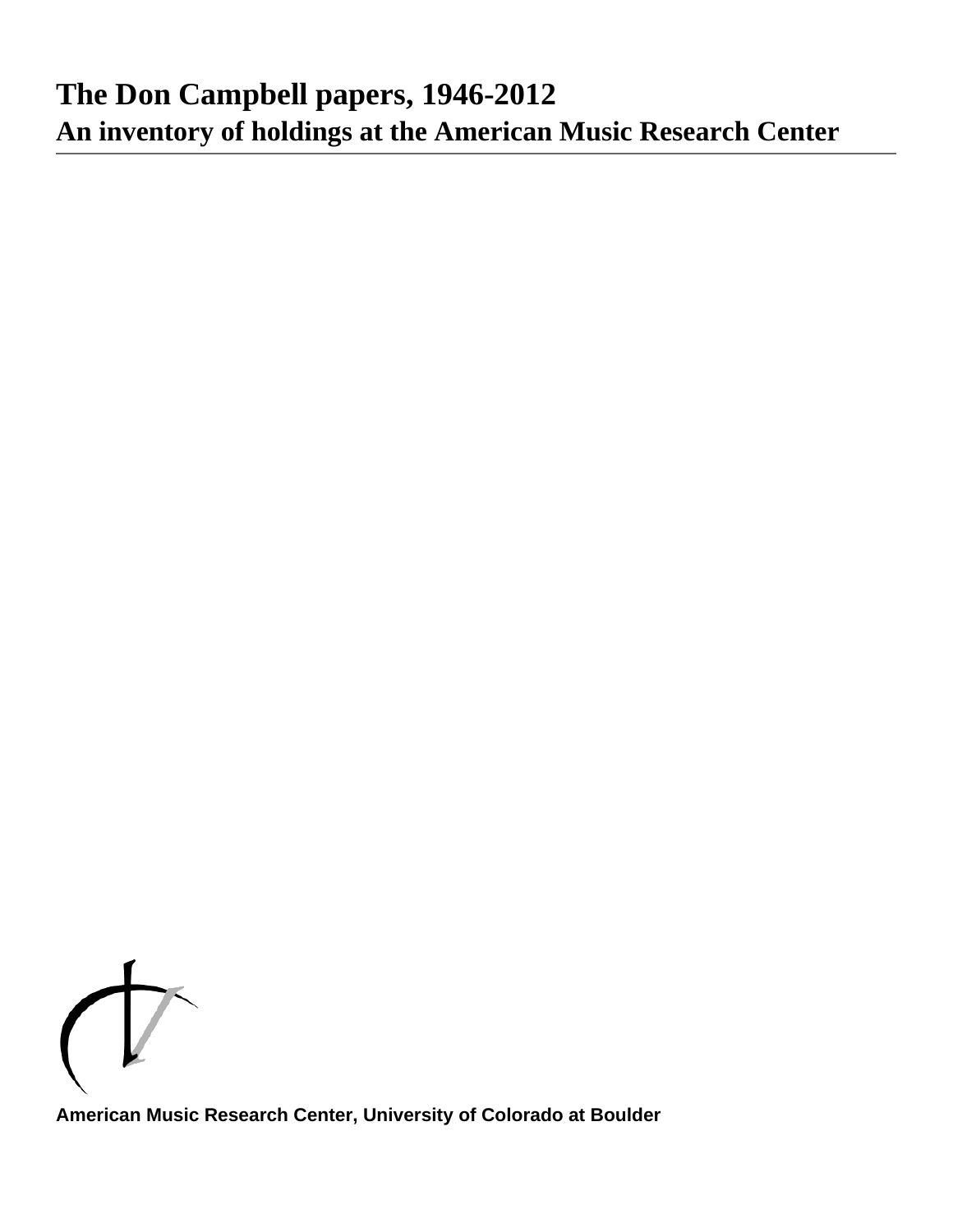# Descriptive summary

| <b>Title</b>                | Don Campbell papers                          |
|-----------------------------|----------------------------------------------|
| Date(s)                     | 1946-2012                                    |
| <b>Identification</b>       | COU-AMRC-17                                  |
| Creator(s)                  | Campbell, Don G. 1946-2012                   |
| <b>Repository</b>           | The American Music Research Center           |
|                             | University of Colorado at Boulder            |
|                             | <b>288 UCB</b>                               |
|                             | Boulder, CO 80309                            |
| Location                    | Housed in the American Music Research Center |
| <b>Physical Description</b> | 6 linear feet                                |
|                             | 8 boxes                                      |

### Scope and Contents

Personal papers and writings of Don G. Campbell (1946-2012), author, musician, sound therapist, student of Nadia Boulanger and author of her first English language biography, author of "The Mozart Effect," "Healing at the Speed of Sound," and other books. Includes research materials, recordings, writings, correspondence, and other personal papers.

### Administrative Information

### **Arrangement**

Arranged by topic.

### **Access**

The collection is open for research.

### **Usage Restrictions**

Copyright is not held by the American Music Research Center. Requests to publish materials should be directed to the copyright holder.

### **Custodial history**

Donated by Don Campbell

### **Preferred Citation**

[Identification of item], Don Campbell papers, University of Colorado, Boulder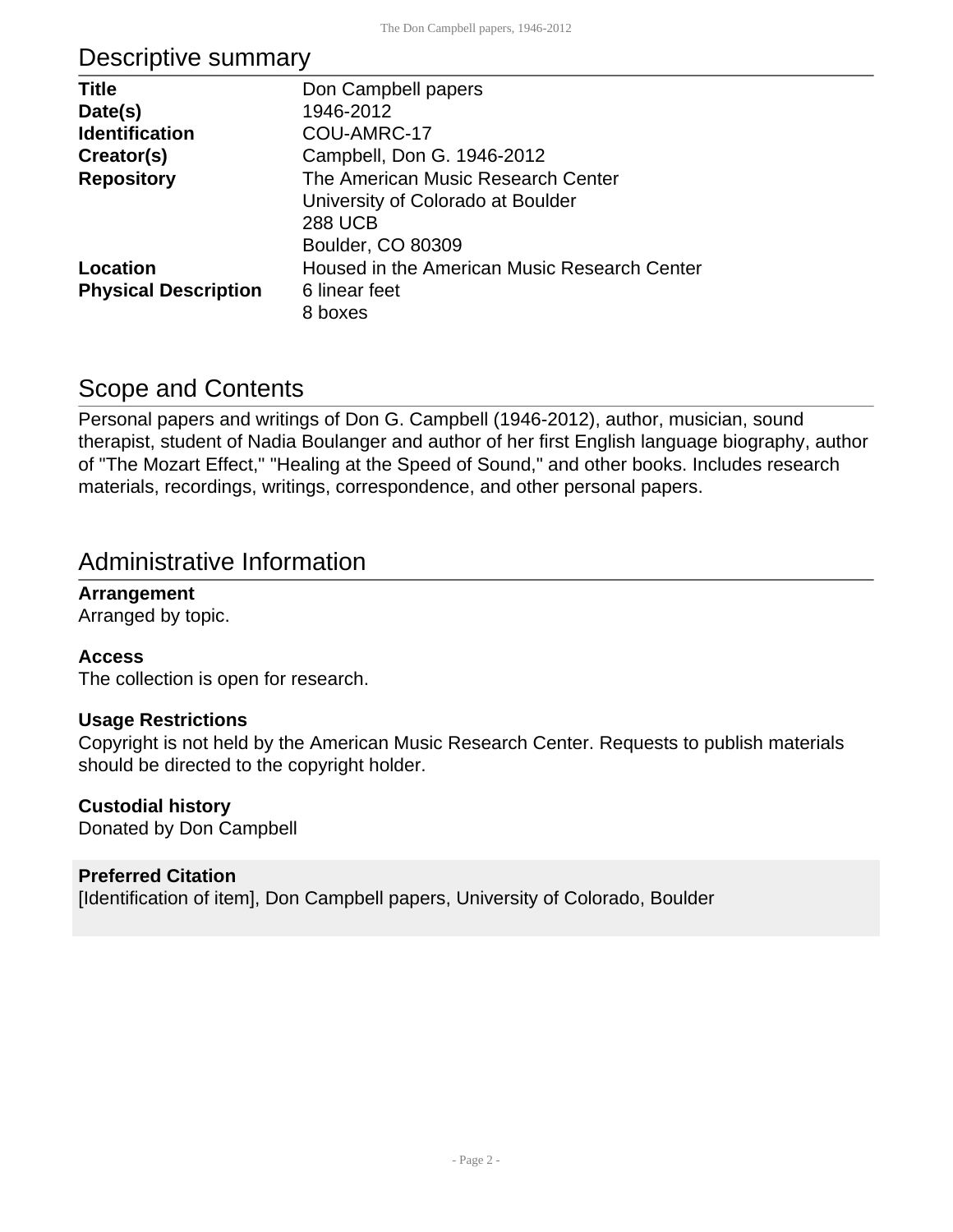# Index Terms

Access points related to this collection:

### **Personal names**

Boulanger, Nadia Campbell, Don G., 1946-

### **Subject headings**

Music -- Physiological aspects Music therapy Sound -- Physiological aspects Music -- Psychological aspects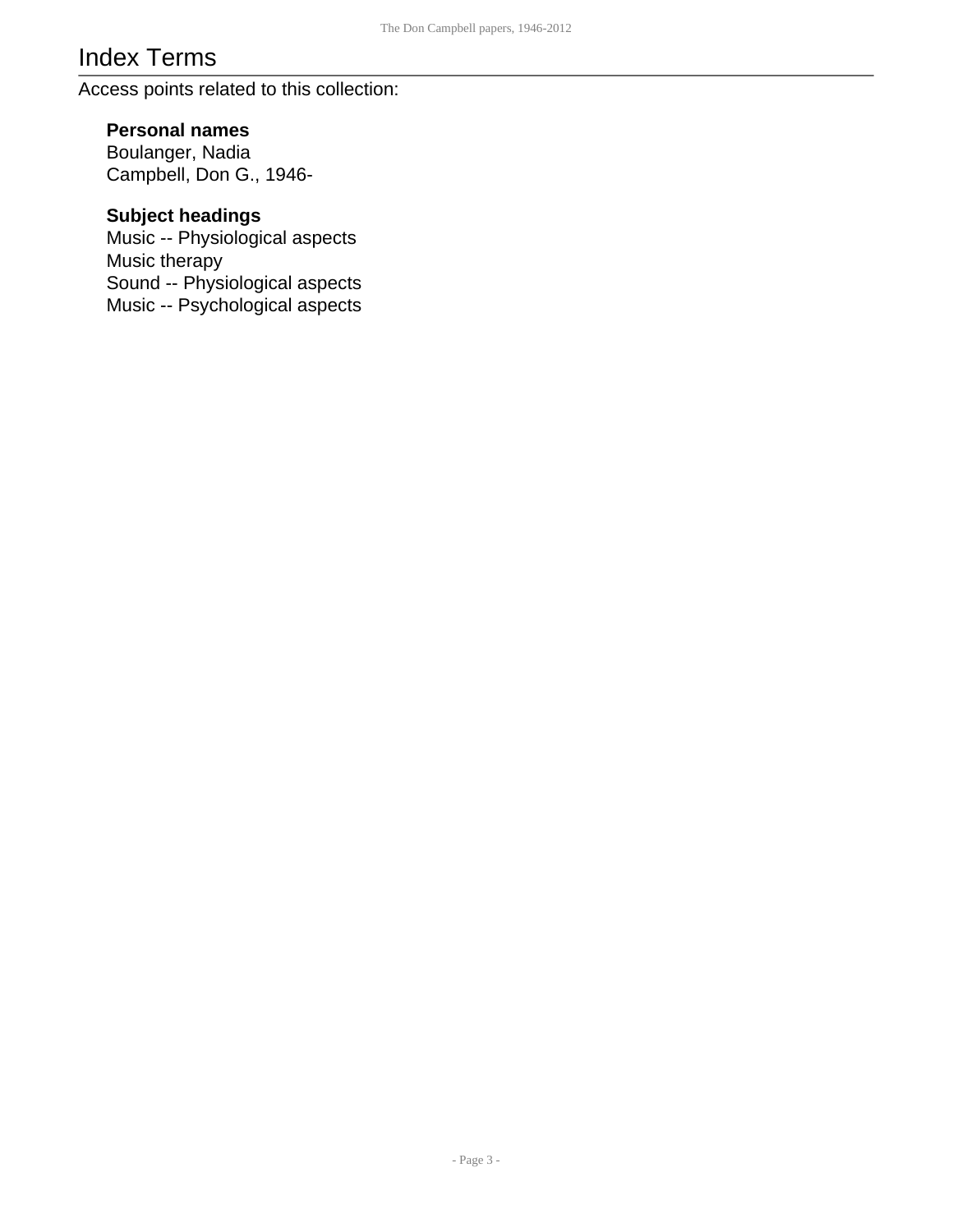# Detailed Description

# **Personal papers**

| <b>Box</b>     | Folder         |                                                                      |
|----------------|----------------|----------------------------------------------------------------------|
| $\mathbf{1}$   | 1              | Contracts/Permissions                                                |
| $\mathbf{1}$   | 2              | Correspondence, General, 1985-2004                                   |
| $\mathbf{1}$   | 3              | Correspondence, Nadia Boulanger, 1976 (Feb.) – 1977 (Nov.)           |
| $\mathbf{1}$   | 4              | Correspondence, Annette Dieudonne                                    |
| $\mathbf{1}$   | 5              | Certificate of Attendance, Palace of Fontainebleau, 1960             |
| $\mathbf{1}$   | 6              | <b>CU Boulanger Committee</b>                                        |
| $\mathbf{1}$   | 7              | Interviews with Nadia Boulanger, 1976                                |
| $\mathbf{1}$   | 8              | Mychetsky, Raissa                                                    |
| $\mathbf{1}$   | 9              | Research Material – "Nadia Boulanger: A Life Dedicated to the Art of |
|                |                | Teaching" by David Noakes                                            |
| $\mathbf{1}$   | 10             | "Master Teacher" Advertising                                         |
| $\mathbf{1}$   | 11             | "Master Teacher" Photos                                              |
| $\mathbf{1}$   | 12             | "Master Teacher", Final Copy, 1983                                   |
| $\mathbf{1}$   | 13             | North Texas State University, Nadia Boulanger Archive                |
| $\mathbf{1}$   | 14             | Photos – Garden Party, n.d.                                          |
| $\mathbf{1}$   | 15             | "Reflections on Boulanger", 1982 Version                             |
| $\mathbf{1}$   | 16             | "Reflections on Boulanger", 1981 Version                             |
| $\overline{2}$ | 1              | <b>Research Cards for "Master Teacher"</b>                           |
| $\overline{2}$ | $\overline{2}$ | Poster – "Mozart Effect"                                             |
| $\overline{2}$ | 3              | Poster – Don Campbell publicity brochures                            |

### **Books**

| <b>Box</b>    | <b>Book</b> |                                                                             |
|---------------|-------------|-----------------------------------------------------------------------------|
| 3             | 1           | "Harmony of Health", Carlsbad, CA: Hay House, Inc., 2006                    |
| 3             | 2           | "Introduction to the Musical Brain", St. Louis, MO: MMB Music, Inc., 1986   |
| 3             | 3           | "Master Teacher, Nadia Boulanger", Washington, D.C.: Pastoral Press, 1984   |
| 3             | 4           | "Master Teacher" (paperback), 1999                                          |
| $\mathcal{R}$ | 5           | "Master Teacher", 25th Anniversary Edition, Boulder, CO: Passacaglia Press, |
|               |             | 2003                                                                        |
| 3             | 6           | "Mozart Effect", New York, NY: Quill, 2001                                  |
| 3             | 7           | "Mozart Effect For Children", New York, NY: William Morrow, 2000            |
| $\mathcal{R}$ | 8           | "Mozart Effect For Children", (In Chinese) Taiwan: Lowenstein Assoc., Inc./ |
|               |             | Taiwan Mac Educational Co., Inc., 2005                                      |
| $\mathcal{R}$ | 9           | "Music and Miracles", Wheaton, IL: Quest Books, Theosophical Publishing     |
|               |             | House, 1992                                                                 |
| $\mathcal{R}$ | 10          | "Music Physician For Times to Come", Wheaton, IL: Quest Books,              |
|               |             | Theosophical Publishing House, 1991                                         |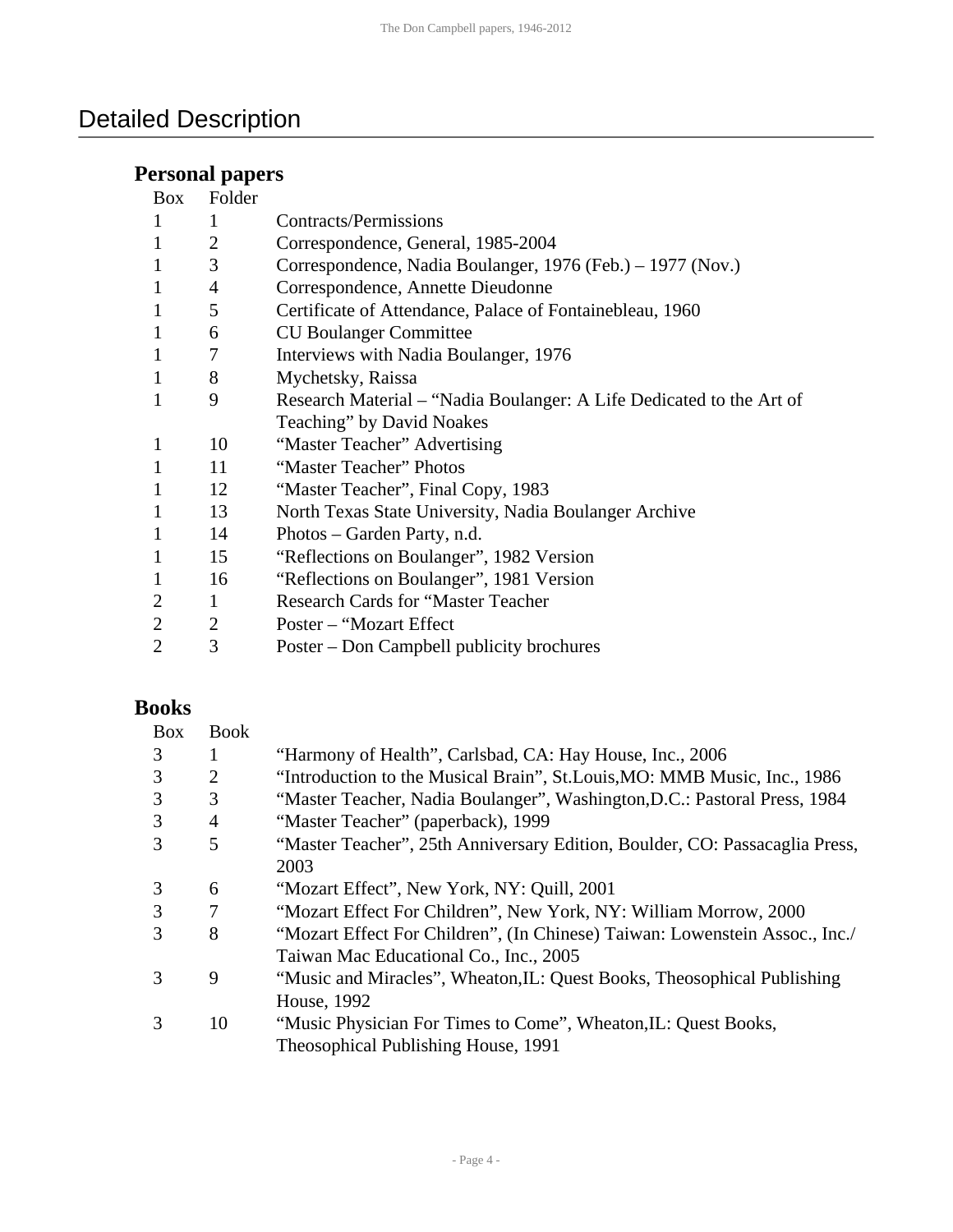| 3              | 11 | "Rhythms of Learning", also by Chris Brewer, Tucson, AZ: Zephyr Press, 1991  |
|----------------|----|------------------------------------------------------------------------------|
| $\overline{4}$ |    | Jones, Quincy, "Autobiography of Quincy Jones", New York, NY: Doubleday,     |
|                |    | 2001                                                                         |
| $\overline{4}$ | 2  | Kendall, Alan, "Tender Tyrant, Nadia Boulanger, A Life Devoted to Music",    |
|                |    | London, England: MacDonald and Jane's, 1976                                  |
| 4              | 3  | Kendall, Alan, "Tender Tyrant", Wilton, Conn.: Lyceum Books. paperback, U.   |
|                |    | S. printing, 1977,.                                                          |
| $\overline{A}$ | 4  | Monsaingeon, Bruno, "Mademoiselle: Conversations with Nadia Boulanger",      |
|                |    | Manchester, England: Carcanet Press, Ltd., 1985                              |
| $\overline{A}$ | 5  | Spycket, Jerome, "Nadia Boulanger", Paris, France: Lattes; Lausanne, France: |
|                |    | Payot. In French, 1987                                                       |
|                |    |                                                                              |

## **Recordings**

| <b>Box</b> | Disc                |                                                                                                                                          |
|------------|---------------------|------------------------------------------------------------------------------------------------------------------------------------------|
| 5          | 1                   | "Boulanger Library", Lyons, France, n.d.                                                                                                 |
| 5          | $\overline{2}$      | "Nadia Boulanger Interview Excerpts by 2 former students, talk about                                                                     |
|            |                     | Boulanger, n.d.                                                                                                                          |
| 5<br>5     | 3<br>$\overline{4}$ | "Nadia Boulanger-BBC Wales", Producer, Johannah Smith, 2004 (Dec. 14)<br>"Nadia Boulanger Compilation"                                   |
|            |                     | Aaron Copland speaks on Nadia Boulanger, Yale University, Oral History Project, by<br>Vivian Perlis, 1976 (June)                         |
|            |                     | Excerpts from Interview with Nadia Boulanger, Yale University, Oral History Project,<br>n.d.                                             |
|            |                     | BBC Wales, Nadia Boulanger Program, Producer Johannah Smith, 2004 (Dec. 14)                                                              |
| 5          | 5                   | "Nadia Boulanger Compilation"                                                                                                            |
|            |                     | Aaron Copland speaks on Nadia Boulanger, Yale University, Oral History Project, by<br>Vivian Perlis, 1976 (June)                         |
|            |                     | Excerpts from Interview with Nadia Boulanger, Yale University, Oral History Project,                                                     |
|            |                     | n.d.                                                                                                                                     |
| 5          | 6                   | BBC Wales, Nadia Boulanger Program, Producer Johannah Smith, 2004 (Dec. 14)<br>"Chamber Music by French Female Composers".DomMusic, 1997 |
| $\sqrt{5}$ | 7                   | "Nadia Boulanger, 1887-1979" Lieder und Kammermusik. Tro, 1993                                                                           |
| 5          | 8                   |                                                                                                                                          |
|            |                     | "Oeuvres de Monteverdi" Boulanger/Lipatti. Pearl, 1992, GEMM Recorded,<br>1937                                                           |
| 5          | 9                   | "Three Pieces for Cello and Piano", Koch, 1993                                                                                           |
| 5          | 10                  | "Werke Bedeutender Komponistinnen fur Cello und Klavier", 1998                                                                           |
| 5          | 11                  | "Boulanger" Music by Lili Boulanger and Gabriel Faure, with Nadia                                                                        |
|            |                     | Boulanger, conductor. Recorded in 1968. BBC Music, 1999                                                                                  |
| 5          | 12                  | "Lili Boulanger - Clairieres Dans Le Ciel", Martyn Hill, New London                                                                      |
|            |                     | Chamber Choir, James Wood. Hyperion, 1994                                                                                                |
| 5          | 13                  | "Lili Boulanger – Clearings in the Sky", Patrice Michaels, Songs by Lili                                                                 |
|            |                     | Boulanger and her compatriots. Cedille Records, Chicago Classical Recording,                                                             |
|            |                     | 2000                                                                                                                                     |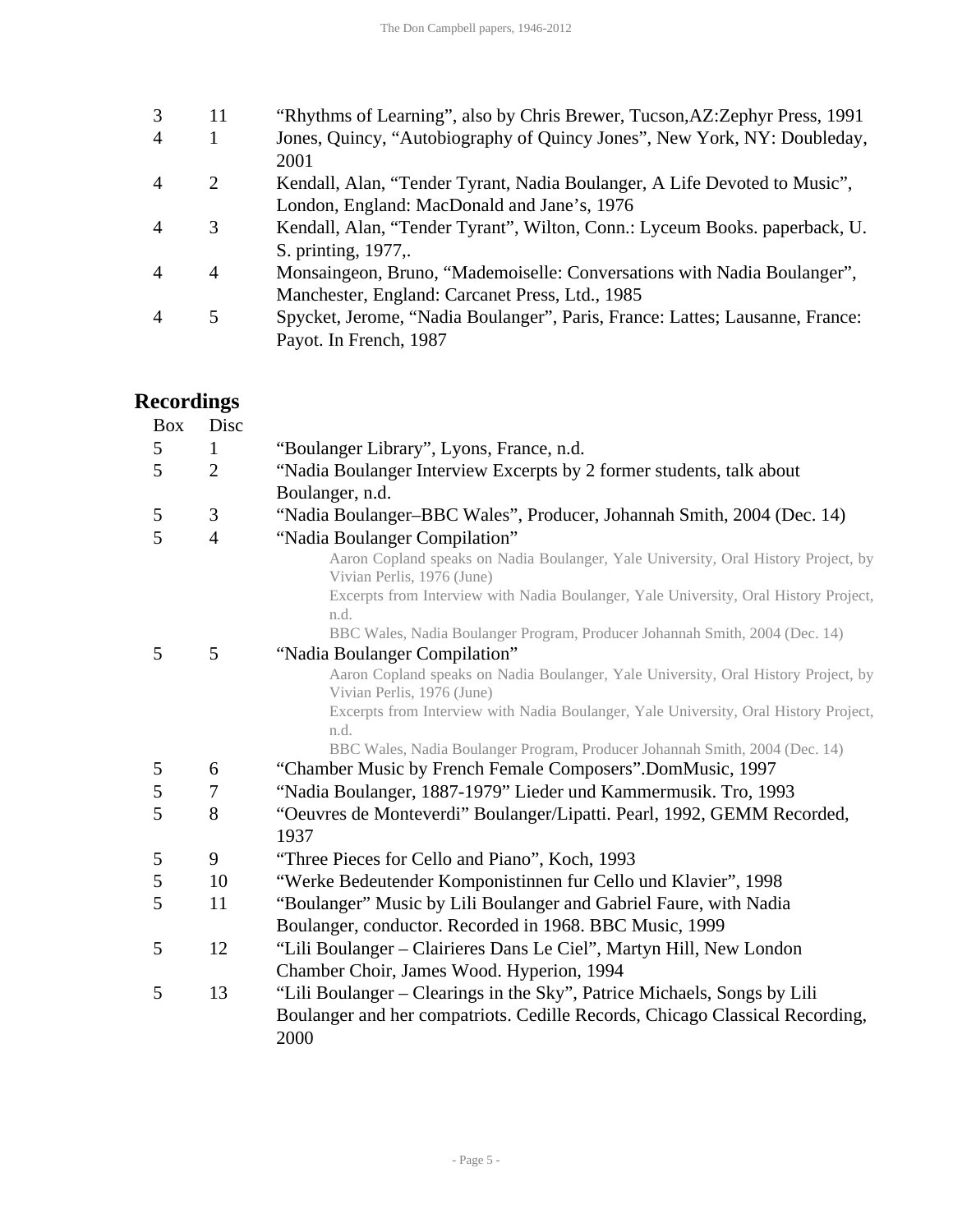| 5             | 14             | "Lili Boulanger – Faust et Helene, etc", City of Birmingham Symphony                                                                                                                                                  |
|---------------|----------------|-----------------------------------------------------------------------------------------------------------------------------------------------------------------------------------------------------------------------|
|               |                | Chorus, Yan Pascal Tortelier. BBC Philharmonic, Chandos Records, Ltd,                                                                                                                                                 |
|               |                | England, 1999.                                                                                                                                                                                                        |
| 5             | 15             | "Lili Boulanger - Lieder", Karen Ott, Jean Lemaire, Quartetto Di Lugano,                                                                                                                                              |
|               |                | Pietro Antonini. Signum Sig X39-00, 1991                                                                                                                                                                              |
| 5             | 16             | "Lili Boulanger - Melodies", Jean-Paul Fouchecourt, Sonia de Beaufort, Alain<br>Jacquon. Timpani, 1C1042, 1998                                                                                                        |
| 5             | 17             | "In Memoriam Lili Boulanger" Works by Lili and Nadia Boulanger and Emile<br>Naoumoff, Emile Naoumoff, Piano. Marco Polo, HNH International, Ltd.,<br>Germany, 1993                                                    |
| 5             | 18             | "Women of Note" (Includes music by both Nadia and Lili Boulanger), Koch<br>International Classics, 1997                                                                                                               |
| 5             | 19             | Berry, Mary, "Gregorian Chant: Angels from the Valican" Herald AV<br>Publications, London, England, 1998                                                                                                              |
| 5             | 20             | Campbell, Don, "Essence, the Ambient Music of Don Campbell" Spring Hill<br><b>Music</b> , 1997                                                                                                                        |
| 5             | 21             | Campbell, Don, "L'effet Mozart" Children's Group, Inc., 2006                                                                                                                                                          |
| 5             | 22             | Campbell, Don, "Mozart Effect Music for Newborns", Children's Group, Inc.,<br>2002                                                                                                                                    |
| 5             | 23             | Campbell, Don, "Music for the Mozart Effect III" Spring Hill Music, n.d.                                                                                                                                              |
| $\sqrt{5}$    | 24             | Campbell, Don, "Magical Sound of Amadeus", (In Chinese), n.d.                                                                                                                                                         |
| $\mathfrak s$ | 25             | Campbell, Don, "Magical Sound of Amadeus", (In Chinese), n.d.                                                                                                                                                         |
| $\sqrt{5}$    | 26             | Campbell, Don, "Magical Sound of Amadeus", (In Chinese), n.d.                                                                                                                                                         |
| 5             | 27             | Campbell, Don, "Magical Sound of Amadeus", (In Chinese), n.d.                                                                                                                                                         |
| 5             | 28             | Lee, Noel, "Noel Lee", Composers Recordings, Inc., New York, NY, 1979,<br>1998.                                                                                                                                       |
| 5             | 29             | Naoumoff, Emile, "Best of Academie de Rangiport '96", 1996 (July 1-15)<br>Recorded live in Auditorium of Nadia Boulanger, Eglise St. Martin in Gargenville, France,<br>Emile Naoumoff, artistic director and teacher. |
| 5             | 30             | Ward-Steinman, David, "Modern Masters", City of London Sinfonia, David                                                                                                                                                |
|               |                | Amos, conductor, Kleos Classics, Helicon Records, New York, NY, 2004                                                                                                                                                  |
| 6             | $\mathbf{1}$   | Nadia Boulanger - Interview, Yale University Oral History Project, Vivian                                                                                                                                             |
|               |                | Perlis, interviewer, 1976 (June)                                                                                                                                                                                      |
| 6             | $\overline{c}$ | Nadia Boulanger on Analysis & Composition, 1976 (July)                                                                                                                                                                |
| 6             | 3              | Nadia Boulanger Interview # $1 \& 3$ , 1978 (August)                                                                                                                                                                  |
| 6             | $\overline{4}$ | Nadia Boulanger Interview #12, 1979 (August)                                                                                                                                                                          |
| 6             | 5              | Nadia Boulanger Interviews:                                                                                                                                                                                           |
|               |                | Annette Diendome (?) interviewer, 36 Rue Bally, Paris, France, 1980 (August)<br>Narcis Banet (?) interviewer, Fontainebleau, 1980 (August)                                                                            |
| 6             | 6              | Nadia Boulanger Concert, Longy School of Music, recorded by Bill Wolk (2)<br>copies), 1993 (Sept.)                                                                                                                    |
| 6             | 7              | Nadia Boulanger Concert, Longy School of Music, recorded by Bill Wolk (2<br>copies), 1993 (Sept.)                                                                                                                     |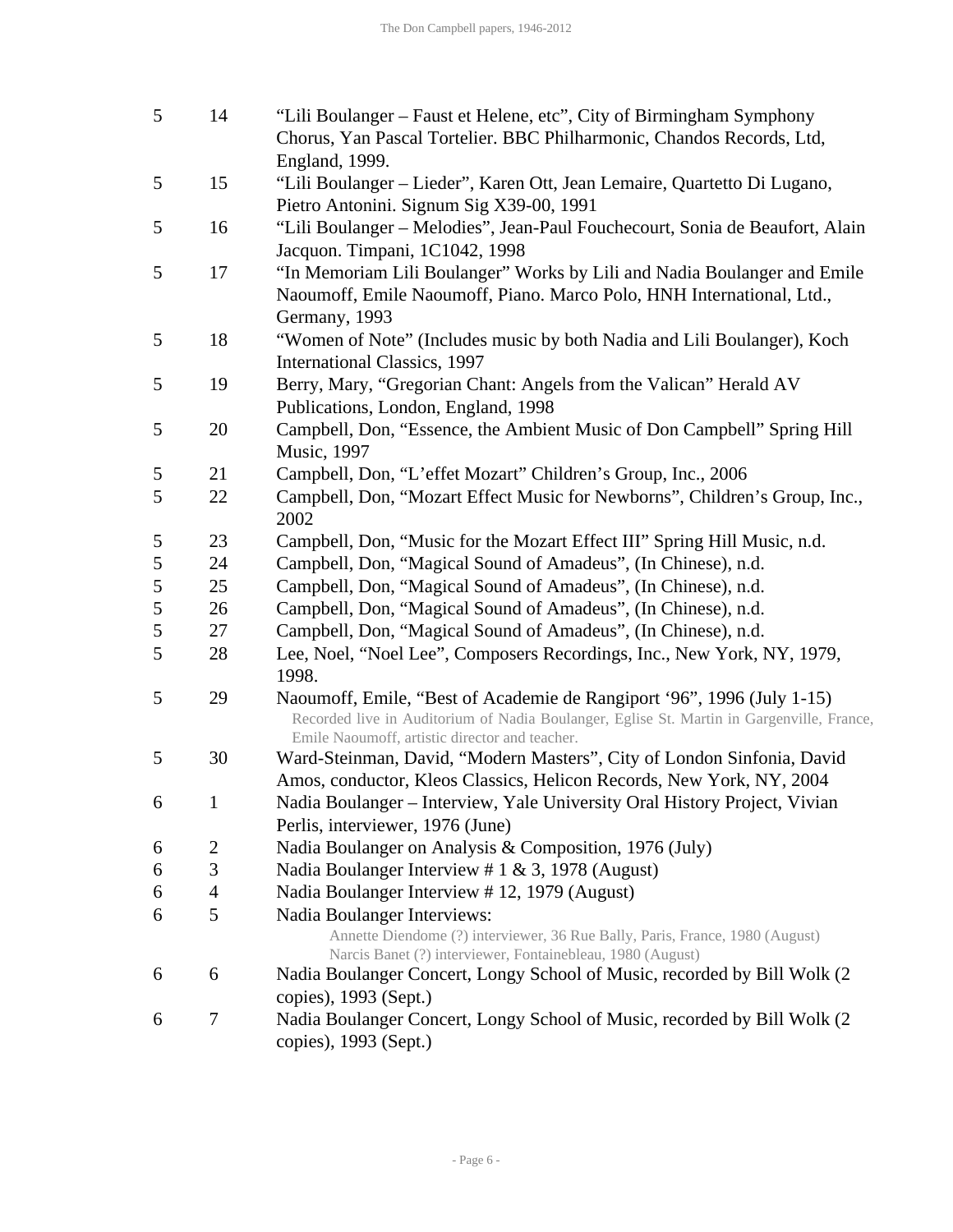| 6 | 8  | Nadia Boulanger commentary on Carl Haas "4 Americans in Paris" Nadia          |
|---|----|-------------------------------------------------------------------------------|
|   |    | Boulanger conducts "Petit Concert"                                            |
| 6 | 9  | Nadia Boulanger Committee meeting, 2003 (Feb.)                                |
| 6 | 10 | Nadia Boulanger, London, England, 2003 (Oct.)                                 |
| 6 | 11 | Balance Board Exercises (Body only/Music only) Sound of Light, Dallas, TX.    |
| 6 | 12 | Balance Board Exercises (Body only/Music only) Sound of Light, Dallas, TX.    |
| 6 | 13 | "Cosmic Classics", Lexington, MA: Spirit Music, 1988                          |
| 6 | 14 | "Crystal Meditations", Boulder, CO: Spirit Music, 1984                        |
| 6 | 15 | "Crystal Rainbows", Boulder, CO: Spirit Music, 1985                           |
| 6 | 16 | "Healing Powers of Tone & Chant, 1 & 2", Don Campbell, 1990                   |
| 6 | 17 | "Healing Powers of Tone & Chant, 1 & 2", Don Campbell, 1990                   |
| 6 | 18 | "Music for Mozart Effect" Vol II, Boulder, CO: Spring Hill Music, 1997        |
| 6 | 19 | "Music for Mozart Effect" Vol III, Boulder, CO: Spring Hill Music, 1997       |
| 6 | 20 | "Music for Mozart Effect" Vol V, Boulder, CO: Spring Hill Music, 2000         |
| 6 | 21 | "Mozart Effect-Music for Moms and Moms to Be", Ontario, Canada:               |
|   |    | Children's Group, Inc., 2000                                                  |
| 6 | 22 | "Mozart Effect-Music for Newborns: A Bright Beginning", Ontario, Canada:      |
|   |    | Children's Group, Inc., 2000                                                  |
| 6 | 23 | "Mozart Effect-Music for Babies", Ontario, Canada: Children's Group, Inc.,    |
|   |    | 1998                                                                          |
| 6 | 24 | "Mozart Effect-Music for Babies - Nighty Night", Ontario, Canada: Children's  |
|   |    | Group, Inc., 2000                                                             |
| 6 | 25 | "Mozart Effect-Music for Babies - Daytime Playtime", Ontario, Canada:         |
|   |    | Children's Group, Inc., 2002                                                  |
| 6 | 26 | "Mozart Effect-Music for Children-Vol 1, Tune Up Your Mind", Ontario,         |
|   |    | Canada: Children's Group, Inc., 1997                                          |
| 6 | 27 | "Mozart Effect-Music for Children-Vol 2, Relax, Daydream & Draw", Ontario,    |
|   |    | Canada: Children's Group, Inc., 1997                                          |
| 6 | 28 | "Mozart Effect-Music for Children-Vol 3, Mozart In Motion", Ontario,          |
|   |    | Canada: Children's Group, Inc., 1997                                          |
| 6 | 29 | "Mozart Effect-Music for Children-Vol 4, Mozart To Go", Ontario, Canada:      |
|   |    | Children's Group, Inc., 2000                                                  |
| 6 | 30 | "Mozart Effect for Children: Is Music Fundamental - Great Expectations",      |
|   |    | Radio Program 1, Ontario, Canada: Children's Group, Inc., 2000                |
| 6 | 31 | "Mozart Effect for Children: Is Music Fundamental – Music in the Preschool    |
|   |    | Years", Radio Program 2, Ontario, Canada: Children's Group, Inc., 2000        |
| 6 | 32 | "Mozart Effect for Children: Is Music Fundamental – Music in the Preschool    |
|   |    | Years", Radio Program 3, Ontario, Canada: Children's Group, Inc., 2000        |
| 6 | 33 | "Music for the Mozart Effect – Heal the Body", Public Radio Program 1,        |
|   |    | Spring Hill Music, Inc., Children's Group, 1998                               |
| 6 | 34 | "Music for the Mozart Effect – Strengthen the Mind", Public Radio Program, 2, |
|   |    | Spring Hill Music, Inc., Children's Group, 1998                               |
|   |    |                                                                               |